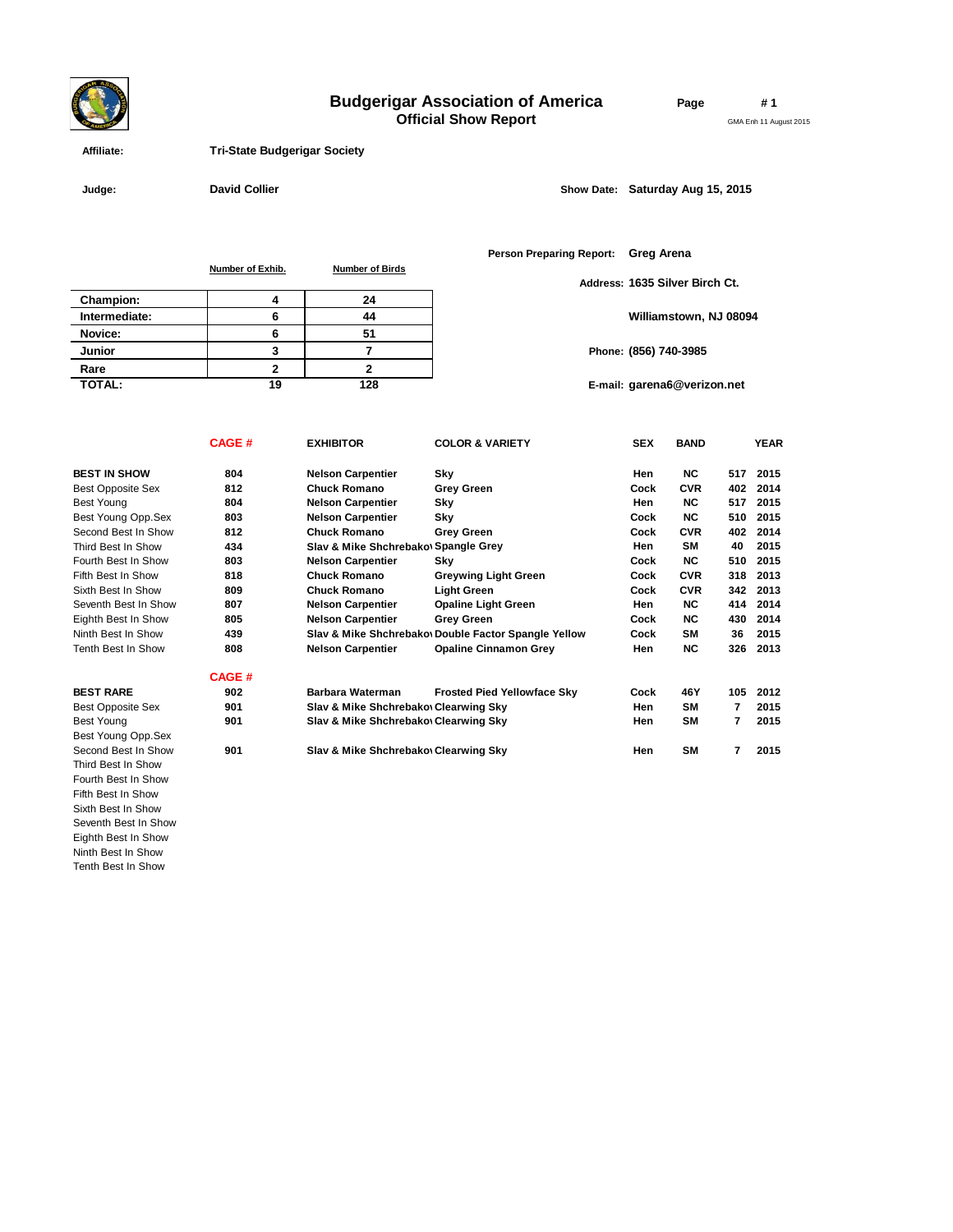## **Budgerigar Association of America**

**Official Show Report**

**Page # 2**

GMA Enh 11 August 2015

| <b>AMERIC</b>            |               |                                            |                                                      |      |             |     |             |
|--------------------------|---------------|--------------------------------------------|------------------------------------------------------|------|-------------|-----|-------------|
|                          | <b>CAGE #</b> | <b>EXHIBITOR</b>                           | <b>COLOR &amp; VARIETY</b>                           | SEX  | <b>BAND</b> |     | <b>YEAR</b> |
| <b>BEST CHAMPION</b>     | 804           | <b>Nelson Carpentier</b>                   | Sky                                                  | Hen  | <b>NC</b>   | 517 | 2015        |
| <b>Best Opposite Sex</b> | 812           | <b>Chuck Romano</b>                        | <b>Grey Green</b>                                    | Cock | <b>CVR</b>  | 402 | 2014        |
| <b>Best Young</b>        | 804           | <b>Nelson Carpentier</b>                   | Sky                                                  | Hen  | <b>NC</b>   | 517 | 2015        |
| Best Young Opp.Sex       | 803           | <b>Nelson Carpentier</b>                   | Sky                                                  | Cock | <b>NC</b>   | 510 | 2015        |
| Second                   | 812           | <b>Chuck Romano</b>                        | <b>Grey Green</b>                                    | Cock | <b>CVR</b>  | 402 | 2014        |
| Third                    | 803           | <b>Nelson Carpentier</b>                   | Sky                                                  | Cock | NC.         | 510 | 2015        |
| Fourth                   | 818           | <b>Chuck Romano</b>                        | <b>Greywing Light Green</b>                          | Cock | <b>CVR</b>  | 318 | 2013        |
| Fifth                    | 809           | <b>Chuck Romano</b>                        | <b>Light Green</b>                                   | Cock | <b>CVR</b>  | 342 | 2013        |
| Sixth                    | 807           | <b>Nelson Carpentier</b>                   | <b>Opaline Light Green</b>                           | Hen  | <b>NC</b>   | 414 | 2014        |
| Seventh                  | 805           | <b>Nelson Carpentier</b>                   | <b>Grev Green</b>                                    | Cock | <b>NC</b>   | 430 | 2014        |
| Eighth                   | 808           | <b>Nelson Carpentier</b>                   | <b>Opaline Cinnamon Grey</b>                         | Hen  | <b>NC</b>   | 326 | 2013        |
| Ninth                    | 802           | <b>Nelson Carpentier</b>                   | Sky                                                  | Cock | <b>NC</b>   | 419 | 2014        |
| Tenth                    | 806           | <b>Nelson Carpentier</b>                   | <b>Grey Green</b>                                    | Hen  | <b>NC</b>   | 429 | 2014        |
|                          | <b>CAGE#</b>  |                                            |                                                      |      |             |     |             |
| <b>BEST INTERMEDIATE</b> | 434           | Slav & Mike Shchrebakov Spangle Grey       |                                                      | Hen  | <b>SM</b>   | 40  | 2015        |
| <b>Best Opposite Sex</b> | 439           |                                            | Slav & Mike Shchrebakov Double Factor Spangle Yellow | Cock | SΜ          | 36  | 2015        |
|                          | 434           |                                            |                                                      |      | SΜ          | 40  | 2015        |
| <b>Best Young</b>        |               | Slav & Mike Shchrebakov Spangle Grey       |                                                      | Hen  |             |     |             |
| Best Young Opp.Sex       | 439           |                                            | Slav & Mike Shchrebakov Double Factor Spangle Yellow | Cock | <b>SM</b>   | 36  | 2015        |
| Second                   | 439           |                                            | Slav & Mike Shchrebakov Double Factor Spangle Yellow | Cock | SM          | 36  | 2015        |
| Third                    | 412           | <b>Kevin Smith</b>                         | Yellow                                               | Cock | 55K         | 27  | 2013        |
| Fourth                   | 416           | <b>Kevin Smith</b>                         | <b>Dominant Pied Light Green</b>                     | Hen  | 55K         | 64  | 2014        |
| Fifth                    | 435           | Slav & Mike Shchrebakov Spangle Sky        |                                                      | Cock | <b>SM</b>   | 41  | 2015        |
| Sixth                    | 401           | <b>Mike Romano</b>                         | <b>Grey Green</b>                                    | Cock | <b>MDR</b>  | 18  | 2013        |
| Seventh                  | 406           | <b>Kathy Abdis</b>                         | <b>Yellowface Sky</b>                                | Cock | 84A         | 6   | 2014        |
| Eighth                   | 419           | <b>Kevin Smith</b>                         | <b>Opaline Grey</b>                                  | Cock | 55K         | 56  | 2014        |
| Ninth                    | 420           | <b>Kevin Smith</b>                         | <b>Dominant Pied Light Green</b>                     | Hen  | 55K         | 66  | 2014        |
| Tenth                    | 432           | Slav & Mike Shchrebakov Opaline Grey Green |                                                      | Hen  | SM          | 30  | 2015        |
|                          | <b>CAGE#</b>  |                                            |                                                      |      |             |     |             |
| <b>BEST NOVICE</b>       | 309           | <b>Richard Werner</b>                      | <b>Dominant Pied Grey</b>                            | Hen  | <b>REW</b>  | 3   | 2015        |
| <b>Best Opposite Sex</b> | 334           | <b>Joe Chaves</b>                          | <b>Grey Green</b>                                    | Cock | 94 A        | 40  | 2015        |
| <b>Best Young</b>        | 309           | <b>Richard Werner</b>                      | <b>Dominant Pied Grey</b>                            | Hen  | <b>REW</b>  | 3   | 2015        |
| Best Young Opp. Sex      | 334           | <b>Joe Chaves</b>                          | <b>Grey Green</b>                                    | Cock | 94A         | 40  | 2015        |
| Second                   | 334           | <b>Joe Chaves</b>                          | <b>Grey Green</b>                                    | Cock | 94A         | 40  | 2015        |
| Third                    | 352           |                                            |                                                      | Hen  | <b>RTC</b>  | 26  | 2015        |
|                          |               | <b>Ralph Cox</b>                           | <b>Spangle Light Green</b>                           |      |             |     | 2014        |
| Fourth                   | 329           | <b>Joe Chaves</b>                          | <b>Olive Green</b>                                   | Cock | 94 A        | 37  |             |
| Fifth                    | 310           | <b>Richard Werner</b>                      | <b>Dominant Pied Grey</b>                            | Hen  | <b>REW</b>  | 4   | 2015        |
| Sixth                    | 320           | <b>Steve LaRivee</b>                       | <b>Yellowface Cobalt</b>                             | Cock | <b>PBA</b>  | 50  | 2014        |
| Seventh                  | 308           | <b>Richard Werner</b>                      | Dominant Pied Sky                                    | Cock | <b>REW</b>  | 8   | 2015        |
| Eighth                   | 351           | <b>Ralph Cox</b>                           | Sky                                                  | Hen  | <b>RTC</b>  | 6   | 2015        |
| Ninth                    | 301           | <b>Shawn Romano</b>                        | <b>Light Green</b>                                   | Hen  | <b>SJR</b>  | 9   | 2014        |
| Tenth                    | 327           | <b>Joe Chaves</b>                          | <b>Olive Green</b>                                   | Cock | 94A         | 45  | 2014        |
|                          | <b>CAGE#</b>  |                                            |                                                      |      |             |     |             |
| <b>BEST JUNIOR</b>       | 5             | <b>Vicki Halbert</b>                       | Lutino                                               | Cock | 19V         | 9   | 2013        |
| <b>Best Opposite Sex</b> | 1             | <b>Michelle Hughes</b>                     | <b>Albino Yellowface</b>                             | Hen  | D41         | 11  | 2015        |
| <b>Best Young</b>        | 4             | <b>Michelle Hughes</b>                     | <b>Spangle Yellowface Sky</b>                        | Cock | D41         | 10  | 2015        |
| Best Young Opp. Sex      | 1             | <b>Michelle Hughes</b>                     | <b>Albino Yellowface</b>                             | Hen  | D41         | 11  | 2015        |
| Second                   | 4             | <b>Michelle Hughes</b>                     | <b>Spangle Yellowface Sky</b>                        | Cock | D41         | 10  | 2015        |
| Third                    | 2             | <b>Michelle Hughes</b>                     | <b>Spangle Light Green</b>                           | Cock | M5H         | 1   | 2015        |
| Fourth                   | 1             | <b>Michelle Hughes</b>                     | <b>Albino Yellowface</b>                             | Hen  | D41         | 11  | 2015        |
| Fifth                    | 6             | <b>Vicki Halbert</b>                       | <b>Spangle Yellowface Violet</b>                     | Cock | 19V         | 7   | 2013        |
|                          | 3             |                                            |                                                      |      |             |     |             |
| Sixth                    |               | <b>Michelle Hughes</b>                     | Spangle Sky                                          | Cock | M5H         | 2   | 2015        |
| Seventh<br>Fichth        | 7             | <b>Pammie Halbert</b>                      | Lutino                                               | Hen  | 32P         | 2   | 2015        |
|                          |               |                                            |                                                      |      |             |     |             |

- Eighth Ninth
- Tenth